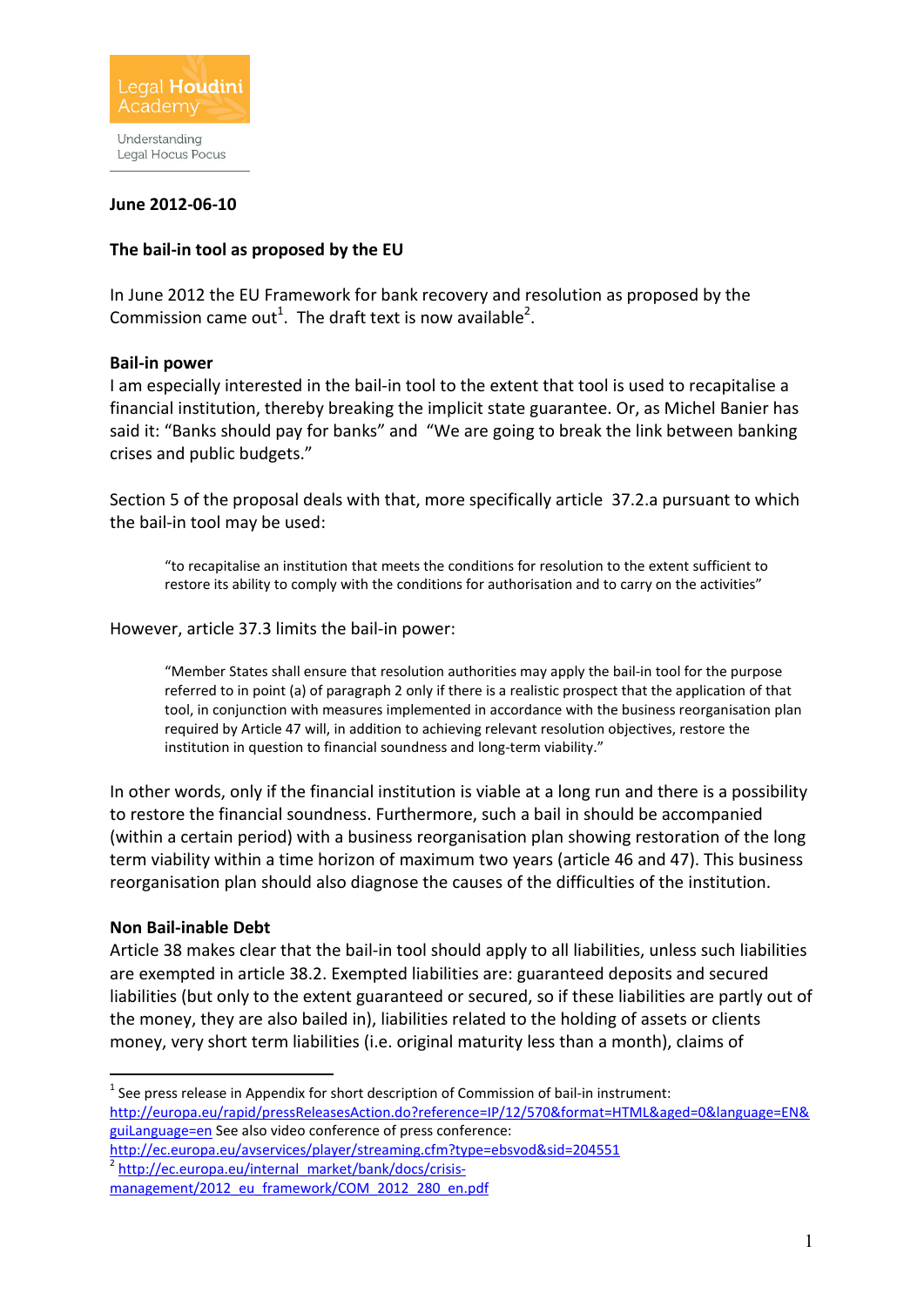

employees (other than variable remuneration), commercial or trade creditor ( to the extent essential to the daily functioning of its operations) and preferred tax and social security claims. Exemption of certain derivatives claims is optionable (article 38.3, see also article 44 re derivatives).

# **Implementation of Bail-in tool**

In order to assess whether or not the bail-in tool will be exercised and if so, how much debt will be bailed in, a preliminary valuation will take place by a independent third party<sup>3</sup>. Article 30 deals with this valuation. Valuation should be done at market value, unless in circumstances "where the market for a specific asset or liability is not functioning properly the valuation may reflect the long term economic value of those assets or liabilities " (see article 30.2). The valuation should also deal with priorities of creditors: "The valuation shall indicate the subdivision of the creditors in classes in accordance with their priority level under the applicable insolvency law and an estimate of the treatment that each class could be expected to receive in winding up proceedings. (article 37.4)".

The minimum amount of debt which is bailed shall – inter alia, see article 39.3 - be determined on the following factors:

- to ensure that, if the bail in tool were to be applied the Common Equity Tier 1 ratio of the institution could be restored to a level necessary to sustain sufficient market confidence in the institution<sup>4</sup>;
- the size, the business model and the risk profile of the institution; and
- the extent to which the failure of the institution would have an adverse effect on financial stability, including, due to its interconnectedness with other institutions or with the rest of the financial system through contagion to other institutions.

Financial institutions are required to maintain a sufficient amount of bail-inable debt (see article 39 and 41).

## **Treatment of shareholders**

l.

In case of a bail in existing shareholders should be either exited (through a cancellation of their shares) or severely diluted (see article 42.1), provided however that the amount old shareholders get is based on what they should have gotten in case of a wound up (article 42.3):

"When considering which action to take in accordance with paragraph 1, resolution authorities shall have regard to the likely amount of losses relative to assets before the exercise of the bail-in tool, with a view to ensuring that the action taken in respect of shareholders is consistent with that reduction in equity value; the valuation carried out in accordance with Articles 30 and 31 and in particular to the likelihood that shareholders would have recovered any value if the institution had been wound up on the basis of that valuation".

 $3$  Unless article 30.5 is applicable (in short: urgency of circumstances).

<sup>4</sup> See also article 51 e.f. re write down of capital instruments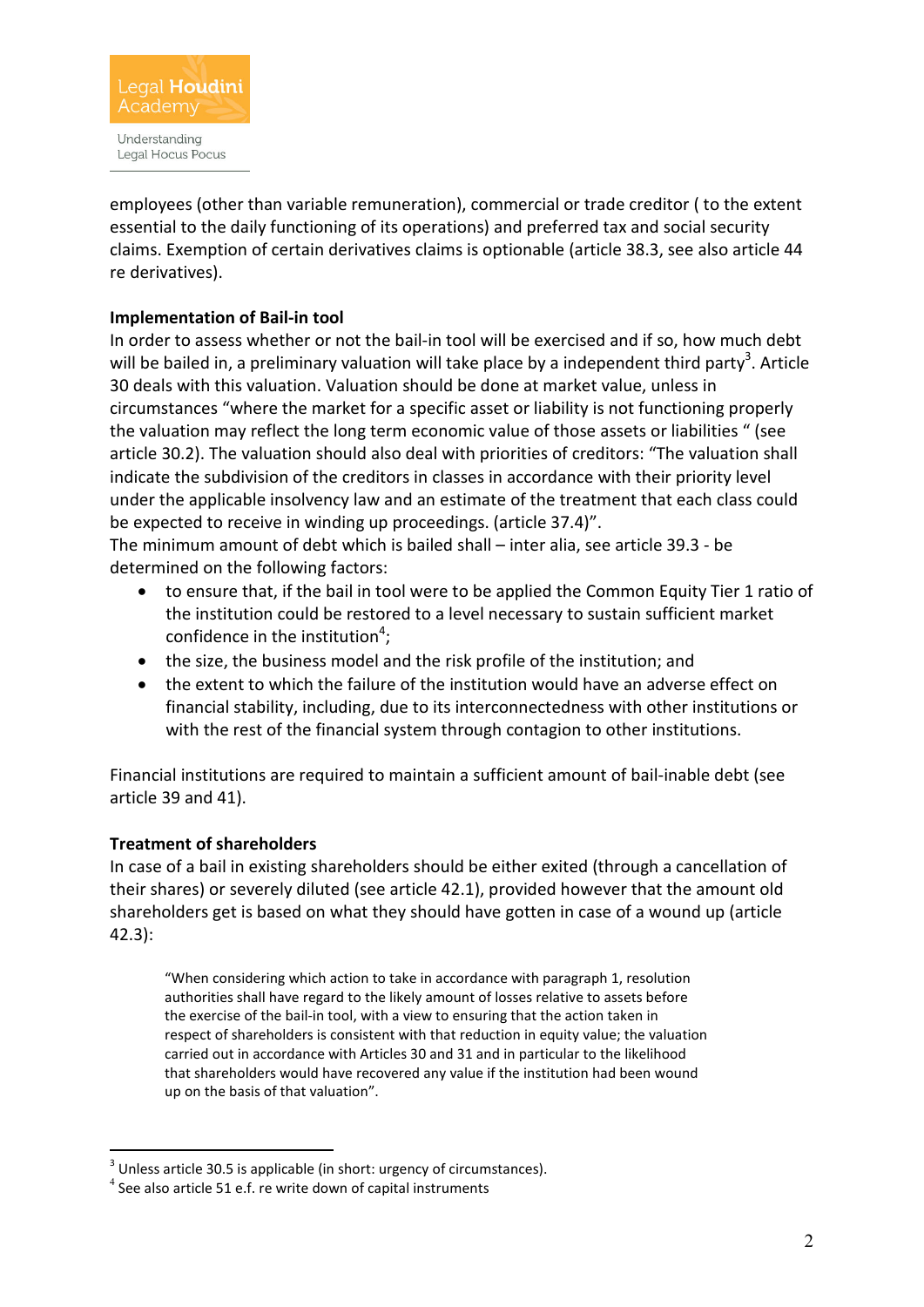

# **Waterfall**

The proposal also deals with the waterfall of claims of different creditors, the so called waterfall. Article 43 deals with this issue and makes clear that first equity, thereafter subordinated debt and only if that is not enough, senior debt is bailed in (and in any case on a so called pro rate parte basis, see article 43.2). The amount of bail in will be diminished if and to the extent the institutions has issued instruments that contain the following terms:

- terms that provide for the principal amount of the instrument to be reduced on the occurrence of any event that refers to the financial situation, solvency or levels of own funds of the institution; or
- terms that provide for the conversion of the instruments to shares or other instruments of ownership on the occurrence of any such event.

In other words, the famous cocos will be taken into account. If a debt to equity conversion takes place, the ranking of different claims which are converted should be taken into account (see article 45). Further details still to be

## **Ancillary provisions**

provided (see article 45.4).

The new bail-in mechanism need to be facilitated, both through company and contractual law, article 48 and 49 (company law) and article 50 (contractual law) deals with these issues. See f.e. article 50.2 which limits the possibility of a financial institution to try to escape bail in dent by choosing a non EU law on the relevant debt.

## **Comments**

 $\overline{a}$ 

My preliminary conclusion (as stated in my blog of January 14, 2011: "Irish Haircut is wrong, are Brussels and Basel doing a better job) was already that the Commission was on the right track. Just looking at bail-in debt, I still think the Commission gets it right. To put in plain English, get rid of the out of the money shareholders, dilute shareholders (heavily) if still in the money and write down capital instruments and convert into equity (relevant amount of equity to be decided pursuant to ranking) the creditors. The decision to exclude certain nonsecured and non-preferred creditors is debatable but understandable.

The CEO of Rabobank Bert Bruggink reacts in the FD of June 7, 2012 that he worries about the fact that only EU banks are obliged to have this sort of debt.

The FT reacts on June 5, 2012 that the weal spot in the rules is that still regulators at an notional level and not at EU level remain in charge<sup>5</sup>. See also WSJ June 7, 2012: EU Offers Rescue Plan With Onus on Investors<sup>6</sup>

<sup>&</sup>lt;sup>5</sup> FT June 5, 2012: National Interest threathen EN bank reforms: http://www.ft.com/intl/cms/s/0/50028accaf28-11e1-a8a7-00144feabdc0.html#axzz1xOOBljBV and FT June 6, 2012: Brussels looks to bank investors not taxpayers, http://www.ft.com/intl/cms/s/0/f94b6432-afeb-11e1-ad0b-00144feabdc0.html#axzz1xOOBljBV 6 http://professional.wsj.com/article/TPWSJEE00020120607e86700007.html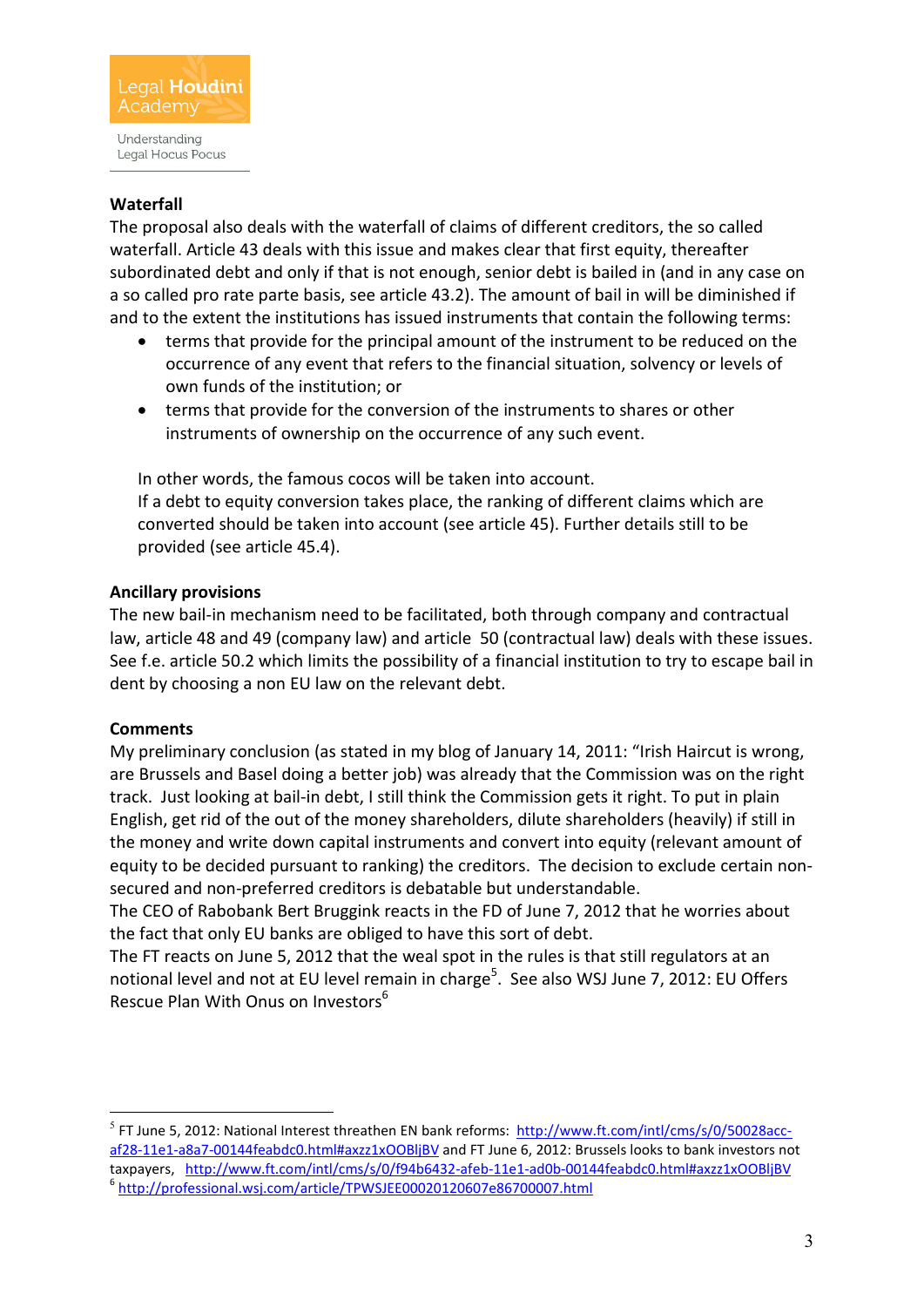

### **Appendix**

FAQ EU Commission dated June 6, 2012 http://europa.eu/rapid/pressReleasesAction.do?reference=MEMO/12/416&format=HTML& aged=0&language=EN&guiLanguage=en

The following short description of bail-in is taken from the FAQ:

V. BAIL-IN

19. What is the proposal to write down creditors ('bail in') and how would it work?

The mechanism would stabilise a failing institution so that it can continue to provide essential services, without the need for bail-out by public funds. Recapitalisation through the write-down of liabilities and/or their conversion to equity would allow the institution to continue as a going concern, avoid the disruption to the financial system that would be caused by stopping or interrupting its critical services, and give the authorities time to reorganise it or wind down parts of its business in an orderly manner – an 'open bank resolution'. In the process, shareholders should be severely diluted or wiped out, and culpable management should be replaced.

Open bank bail-in would be helpful in cases where other resolution tools may not deliver the best outcome as regards financial stability (e.g. banks where it may not be possible to find a private sector acquirer and transfer of systemically important functions to a bridge bank may be complex or destabilising).

In a 'closed bank resolution' the bank would be split in two, a good bank or bridge bank and a bad bank. The good bank-bridge bank is a newly created legal entity which continues to operate, while the old bad bank is liquidated. Bank creditors that are not systemic can either be left with the old bank and participate in the liquidation or be transferred to the new bank either reducing their claims or converting them into equity.

20. What instruments would bail-in apply to and in what order?

Bail-in would potentially apply to any liabilities of the institution not backed by assets or collateral, and not to deposits protected by a deposit guarantee scheme, short-term (e.g. inter-bank) lending, client assets, or liabilities such as salaries, pensions, or taxes. Member States can also choose to exclude other liabilities on a case-by-case basis if necessary to ensure the continuity of critical services.

The write down would follow the ordinary allocation of losses and ranking in insolvency. Equity should absorb losses in full before any debt claim is subject to write-down. After shares and other similar instruments, it would first, if necessary, impose losses evenly on holders of subordinated debt and then evenly on senior debt-holders.

The Deposit Guarantee Scheme (but not covered depositors who would remain unaffected) to which the institution is affiliated would rank alongside other unsecured creditors and be liable to assume losses, up to the amount of covered deposits, for the amount that it would have had to bear if the bank had been wound up under normal insolvency proceedings.

21. Are you proposing to require institutions to maintain a minimum level of liabilities that is subject to write down?